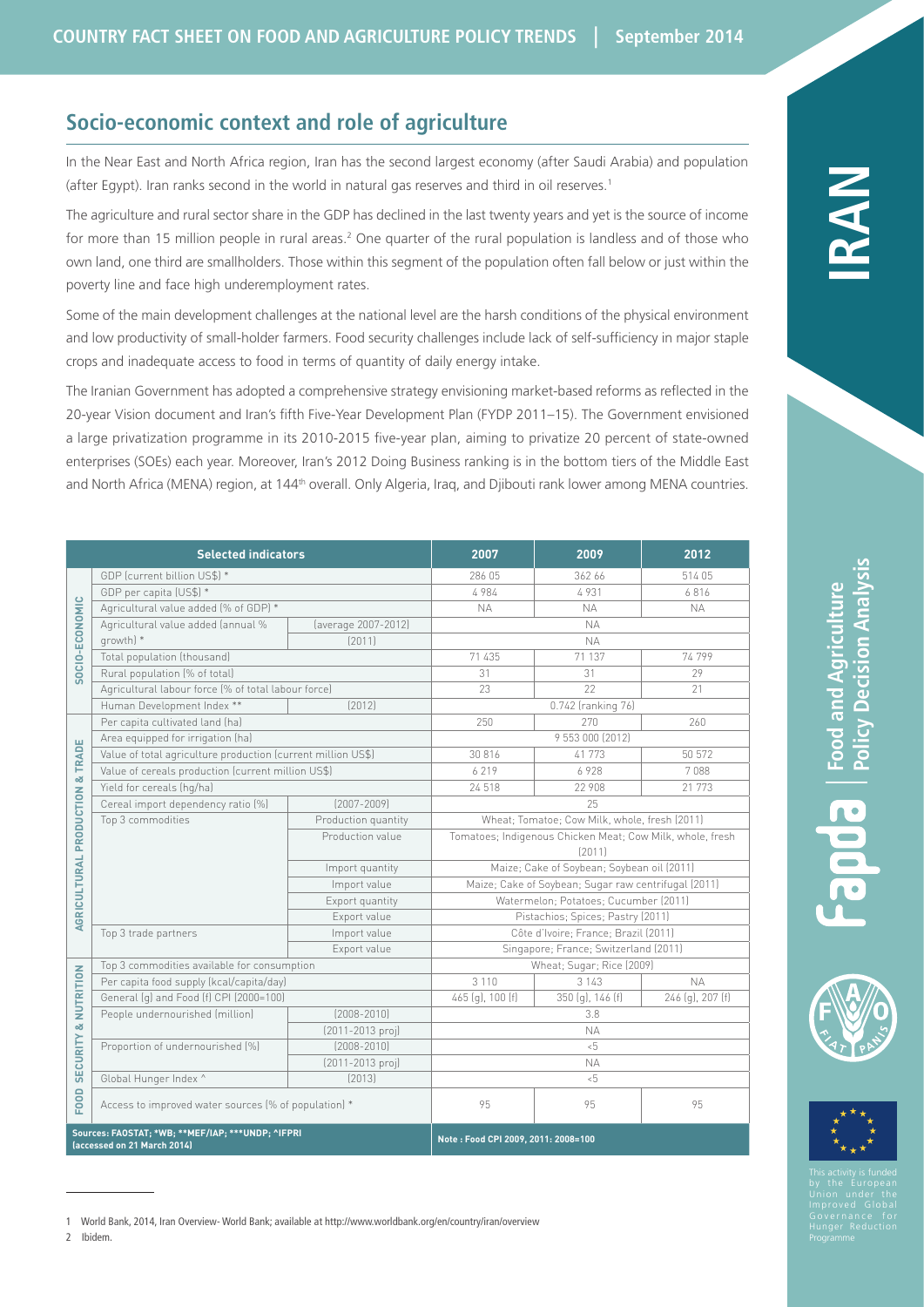## **1. Government objectives in agriculture, food and nutrition security**

The main policy frameworks governing agriculture and economic development in Iran are the following:

- **• Vision 2025**, adopted in January 2009, is the overall framework that defines long-term policy objectives in all areas;
- **Broad Policies for Agriculture**, adopted in July 2005;
- **• The 4th Five-Year National Economic, Social and Cultural Development Plan (FYNDP) 2005–2009**, which has been extended in its applicability until March 2011;
- **• The 5th Five-Year National Economic, Social and Cultural Development Plan (FYNDP)** for the financial years from 2011 to 2016.

**2. Trends in key policy decisions (2007-2012)**

## **2.1 Producer-oriented policy decisions**

In 1999, the Government of Iran initiated the self-sufficiency strategy for wheat by increasing production through input subsidies and the adoption of new methods and technologies such as improved seeds, mechanization, and farmer training. When this strategy was launched, Iran was the  $16<sup>th</sup>$  largest wheatproducing country. By 2012, according to FAO, Iran had become the 12<sup>th</sup> leading producer of wheat in the world.<sup>4</sup> This production increase may be attributable to the self-sufficiency strategy.5 Despite that, total grain imports remain relatively high in order to meet local demands and maintain strategic stockpiles.<sup>6</sup> The 5<sup>th</sup> FYNDP (2011-16) aims at achieving self-sufficiency in essential crops as well as animal products.

#### **Continual increase of guaranteed purchase price**

A guaranteed purchase price is provided for more than 20 agricultural crops; wheat and rice being the most important. The implementation of the wheat self-sufficiency strategy and the guaranteed price support for wheat is likely to have contributed to the increase in wheat production (Figure 1).

In the years from 2007 to 2011, most of the crops' guaranteed purchase prices increased. In 2007/08 support prices increased by 50 percent while in the 2008/09 farming year, the guaranteed purchase prices remained relatively unchanged for almost all commodities.

These policy frameworks share the same objectives regarding the agricultural and rural sector, which are:

- i. Enhance the role of agriculture in the national economy by improving agricultural productivity and improve its contribution in combating poverty;
- ii. Achieve national food security through higher domestic productivity and self-sufficiency in staple crops, and improve food safety and food consumption patterns through increasing the share of animal protein intake; <sup>3</sup>
- iii. Focus on commercialization, sustainable development, disaster and risk management, as well as private sector participation in agriculture.

Figure 1: Iran- Historical Wheat Production (2001-2012)





### **Support of credit allocation for agricultural development**

The main form of support to farmers is the provision of agricultural soft loans by a specialized state owned agricultural bank, Bank Keshavarzi of Iran, through:

- Interest rate subsidies granted intermittently since 2007;
- Incentives favouring the agriculture sector consistently until 2011 (focus area of the  $4<sup>th</sup>$  FYNDP) throught the allocation of 25 percent of the Central Bank's total credit budget to agriculture, water, and processing industries;
- For the 2011/12 farming year this share declined from 25 to 20 percent.

The recent decline may be attributable to the stricter economic sanctions which have reduced revenues from oil exports.<sup>7</sup> Another

<sup>3</sup> Including wheat, barley, maize, oil seeds, sugar beet, sugar cane, poultry meat, red meat, milk, eggs.

<sup>4</sup> Iran's wheat output was projected at 14 million tonnes in 2012. See AgriFeeds News Services, 2012, available at [http://www.agrifeeds.org/en/news/iran's-wheat-output-projected-14-million](http://www.agrifeeds.org/en/news/iran%E2%80%99s-wheat-output-projected-14-million-tons-year)[tons-year](http://www.agrifeeds.org/en/news/iran%E2%80%99s-wheat-output-projected-14-million-tons-year).

<sup>5</sup> FAO, 2013, Crop prospects and food situation No. 1; available at <http://www.fao.org/docrep/017/al998e/al998e.pdf>

<sup>6</sup> FAO, 2013, GIEWS Country Brief: Republic of Iran.

<sup>7</sup> World Bank, 2014, Iran Overview - World Bank; available at <http://www.worldbank.org/en/country/iran/overview>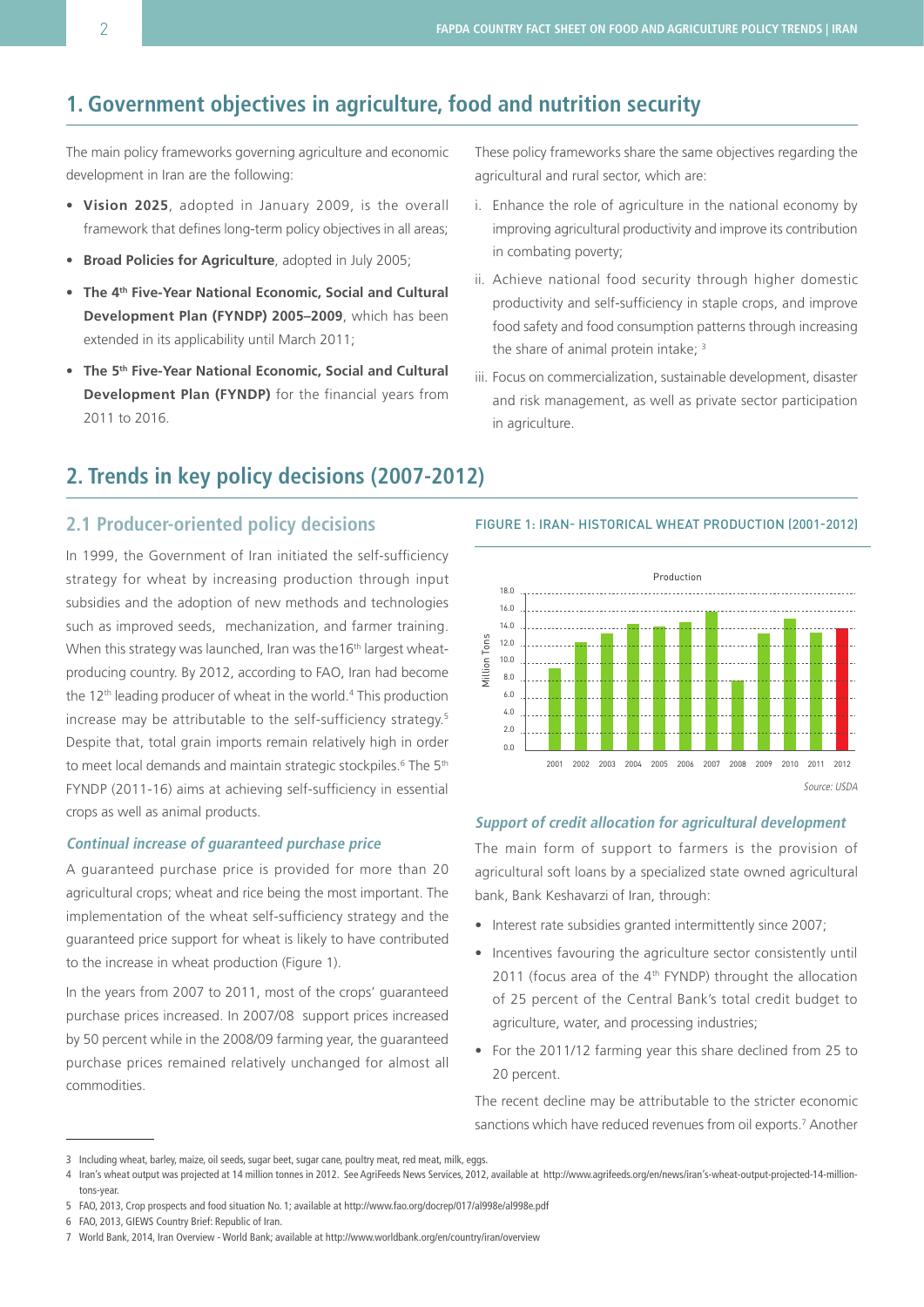

Threshing wheat outside a typical abode village in the Tabriz area in Iran. One of the main development challenges at the national level in Iran is the harsh conditions of the physical environment. Yet, FAO reported that Iran was the 12<sup>th</sup> leading producer of wheat in the world in 2012.

#### **Backing agriculture insurance and disaster risk management**

One of objectives of the 4<sup>th</sup> FYNDP for the agriculture sector was the expansion of agricultural crop insurance coverage by 50 percent. The Agricultural Products Insurance Fund (APIF), established in 1983 as an exclusively governmental fund, provides financial support to farmers in case of difficulties and offers incentives to increase productivity and improve performance in agriculture through insurance coverage for 151 types of agricultural products. Iran along with China, Japan, Mexico, and Spain have the largest subsidized livestock insurance markets. APIF have provided support through (i) increasing the recovery and compensation fund (by 77.6 percent in 2011/12) and (ii) expanding insurance coverage. By the end of the 2010/11 farming year, APIF covered 33 percent of the total 12.7 million hectares of the farmland under cultivation.

## **2.2 Consumer-oriented policy decisions**

The government has been providing consumer subsidies since the Islamic revolution in 1979. Some of these subsidies played a crucial role in improving child nutrition and reducing infant mortality, but the energy subsidies resulted in encouraging energy and capital intensive technologies, air and water pollution and environmental decay. Therefore, subsidy reforms were essentially a matter of national consensus.<sup>9</sup>

The Iranian Government had been providing gasoline subsidies for decades; these subsidies represented 2.2 percent of GDP in the financial year 2006/07. To address the high cost of subsidies, the decision to raise gasoline prices and introduce rationing took effect June 2007. The government increased the rationed amount of gasoline and allowed gasoline sales beyond the rationed amount at a higher price in March 2008.10

In December 2010, the government launched its Targeted Subsidies Reform by increasing domestic energy and agricultural prices by up to 20 times. A gradual adjustment of fuel prices was a key feature of the reform; the plan was to eliminate subsidies over a five-year period in two phases. The International Monetary Fund (IMF) estimates that the price increases allowed for the reduction of annual subsidies expenditures by about US\$ 50–60 billion.<sup>11</sup>

Regarding non-energy subsidies, the government has controlled the price of over 20 goods for decades. Administered prices are set by the Consumer and Producer Protection Organization (CPPO) in collaboration with the Parliament. The CPPO sets consumer prices below border prices and producer prices, and the difference is borne by the budget.12 In 2007, food subsidies represented 2.8 percent of the GDP. Main subsidized goods include cereals (50 percent of all subsidies); other basic food commodities such as sugar, edible oils and baby milk (25 percent); and other goods such as paper, agricultural machinery, fertilizers and pharmaceuticals (25 percent).

As part of the Targeted Subsidies Reform, the government raised the price of bread by as much as 25 percent in December 2010. The CPPO prohibited any other extra price increase, and conducted frequent market inspections due to fears that such a measure could trigger public unrest.

#### **New cash-based safety net to replace subsidies**

To mitigate the short-term negative impact of the first phase of the subsidy reform, some compensatory measures for households were adopted. In October 2010, the government began transferring an amount of IRR 80 000 (US\$ 8) every two months to bank accounts of all registered individuals as a cushion against price increases due to the subsidy reform. In addition, a lump sum of IRR 455 000 (US\$ 45.5) was granted to each registered individual. In the first year of the reform, from December 2010 to December 2011, the cash payment cost the government IRR 3 300 billion (US\$ 1 188 million) every month.

#### **Phasing out fuel and food subsidies**

- 8 FAO, 2013, GIEWS Country Brief: Republic of Iran; available at [http://www.fao.org/giews/countrybrief/country.jsp?code=IRN](http://www.fao.org/giews/countrybrief/country.jsp%3Fcode%3DIRN)
- 9 Economic Research Forum, 2014, Iran's subsidy reform from promises to disappointments; avaialble at [http://www.erf.org.eg/cms.php?id=publication\\_details&publication\\_id=1826](http://www.erf.org.eg/cms.php?id=publication_details&publication_id=1826)
- 10 The measure was taken to limit the gasoline black market which emerged beacuse the rationed amount was not sufficient for many motorists. Due to higher prices the gasoline consumption and imports fell, though subsides to gasoline have declined by less than initially expected as international gasoline prices have risen sharply.
- 11 IMF, 2011, Iran The chronicles of the subsidy reform, IMF Working paper, WP/11/167.
- 12 IMF, 2007, IMF Country Report 2007, Report No. 07/100.